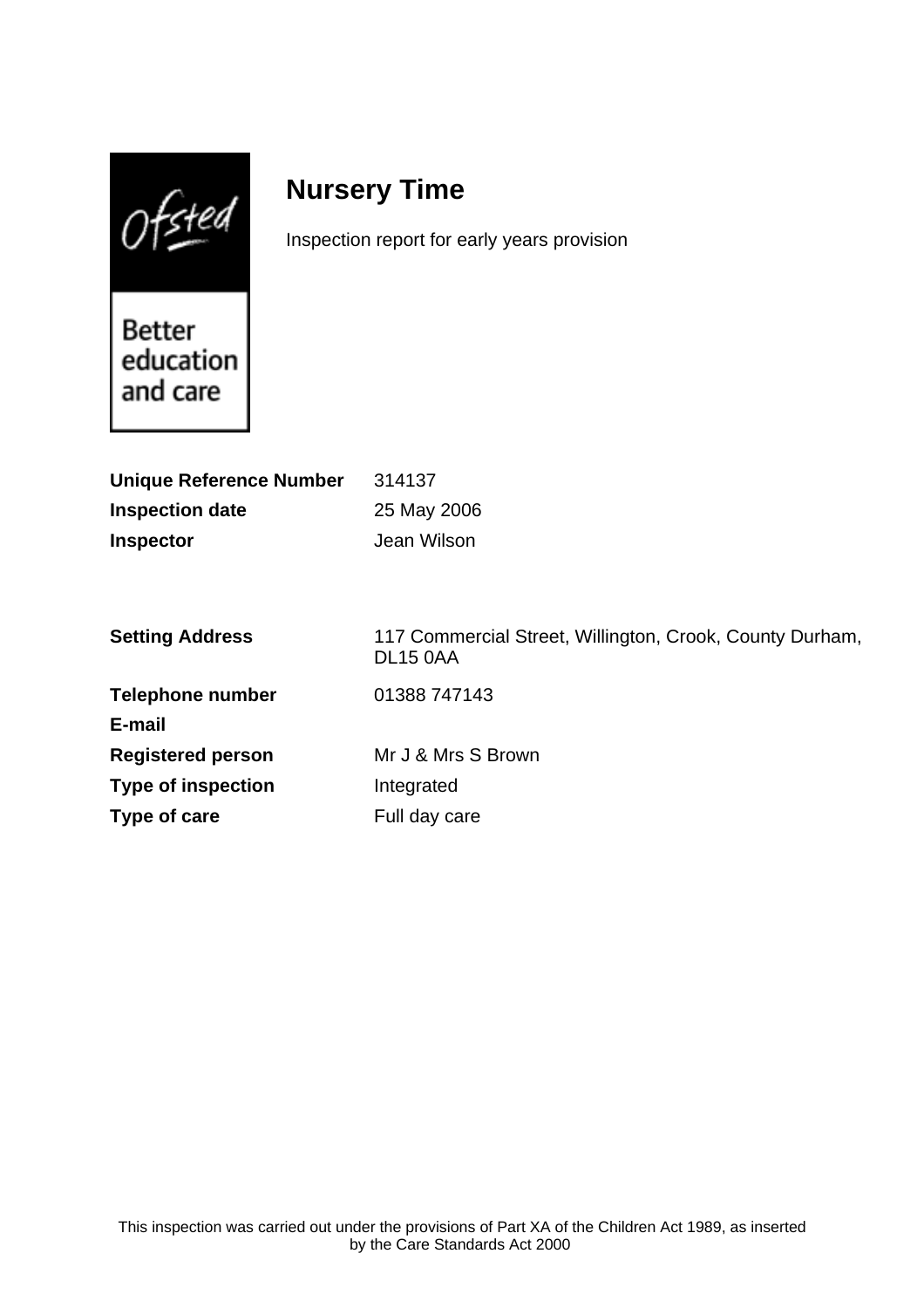## **ABOUT THIS INSPECTION**

The purpose of this inspection is to assure government, parents and the public of the quality of childcare and, if applicable, of nursery education. The inspection was carried out under Part XA Children Act 1989 as introduced by the Care Standards Act 2000 and, where nursery education is provided, under Schedule 26 of the School Standards and Framework Act 1998.

This report details the main strengths and any areas for improvement identified during the inspection. The judgements included in the report are made in relation to the outcomes for children set out in the Children Act 2004; the National Standards for under 8s day care and childminding; and, where nursery education is provided, the Curriculum guidance for the foundation stage.

The report includes information on any complaints about the childcare provision which Ofsted has received since the last inspection or registration or 1 April 2004 whichever is the later.

## **The key inspection judgements and what they mean**

Outstanding: this aspect of the provision is of exceptionally high quality Good: this aspect of the provision is strong Satisfactory: this aspect of the provision is sound Inadequate: this aspect of the provision is not good enough

For more information about early years inspections, please see the booklet Are you ready for your inspection? which is available from Ofsted's website: www.ofsted.gov.uk.

# **THE QUALITY AND STANDARDS OF THE CARE AND NURSERY EDUCATION**

On the basis of the evidence collected on this inspection:

The quality and standards of the care are good. The registered person meets the National Standards for under 8s day care and childminding.

The quality and standards of the nursery education are satisfactory.

## **WHAT SORT OF SETTING IS IT?**

Nursery Time is one of three provisions run by the Nursery Time group. It opened in 1999 and operates from two floors of a purpose-built building in Willington, County Durham. A maximum of 58 children may attend the nursery at any one time. Children come from a large catchment area. The nursery is open each week day from 07.30 until 18.00 for 50 weeks of the year.

There are currently 51 children aged from birth to eight years on roll, of these, 19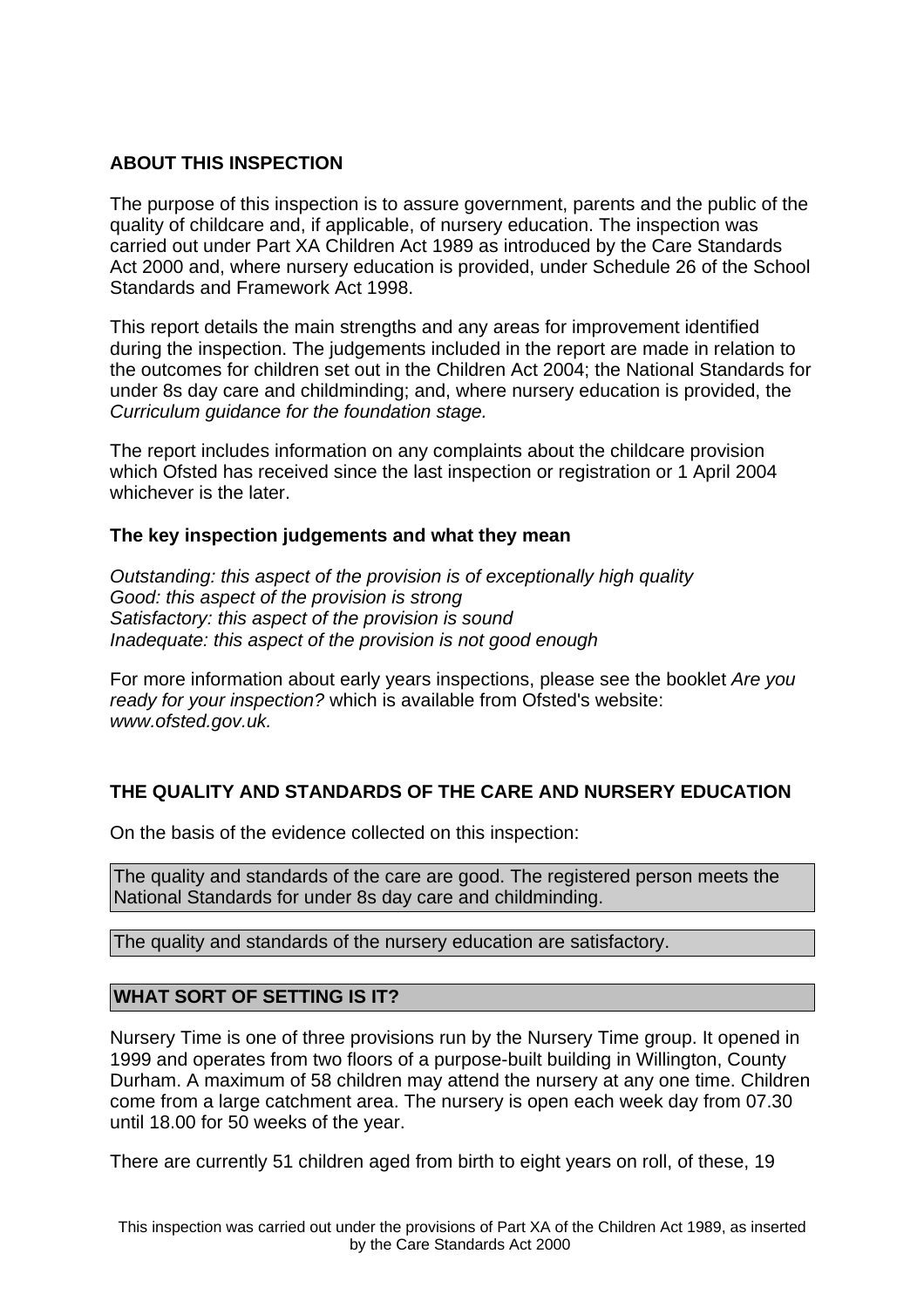children receive funding for nursery education. The nursery operates an out of school club which provides care before and after school and during school holidays. There are currently 17 children on roll. All children share access to a secure enclosed outdoor play area.

The nursery and out of school club support children with special needs and that speak English as an additional language. The nursery employs a qualified manager and deputy, six qualified nursery nurses, three assistants, a cook and a cleaner.

# **THE EFFECTIVENESS OF THE PROVISION**

## **Helping children to be healthy**

The provision is satisfactory.

Children begin to learn about the importance of good personal hygiene through well-established daily routines, such as when they wash their hands before mealtimes and brush their teeth after eating. They are generally protected from the risk of cross-infection because staff are familiar with the nursery's health and hygiene policies, for instance they wipe tables before use and follow clear procedures for changing nappies. However, face clothes are stored in close proximity, which poses a risk of the spread of infection.

Children benefit from a varied diet that takes into account their individual needs. They enjoy the freshly prepared meals and are generally encouraged to eat healthily, for instance by eating some fruit every day. Older children confidently help themselves to drinks and younger babies and toddlers are offered food and drink according to their individual routines throughout the day.

All children are able to rest and be active according to their needs. All age groups have limited sessions to play outside each day but not enough use is made of the outside area to help children learn the importance of physical activity in maintaining a healthy lifestyle. The younger children play enthusiastically with the resources available. However, the range of equipment and programme of activities is not varied or challenging enough to make sure older children develop a wide range of physical skills.

## **Protecting children from harm or neglect and helping them stay safe**

The provision is good.

Children are cared for in a welcoming environment where they feel confident and secure. They know where their playroom is and are proud of their work displayed on the walls. Children have access to a variety of play materials and resources that are suitable for their age and stage of development, and that are checked regularly to ensure they are safe for their use.

Health and safety procedures are systematically and rigorously checked. This enables children to play in a safe environment. Regular fire drills help the children to become familiar with the routine in the event of an emergency. Staff supervise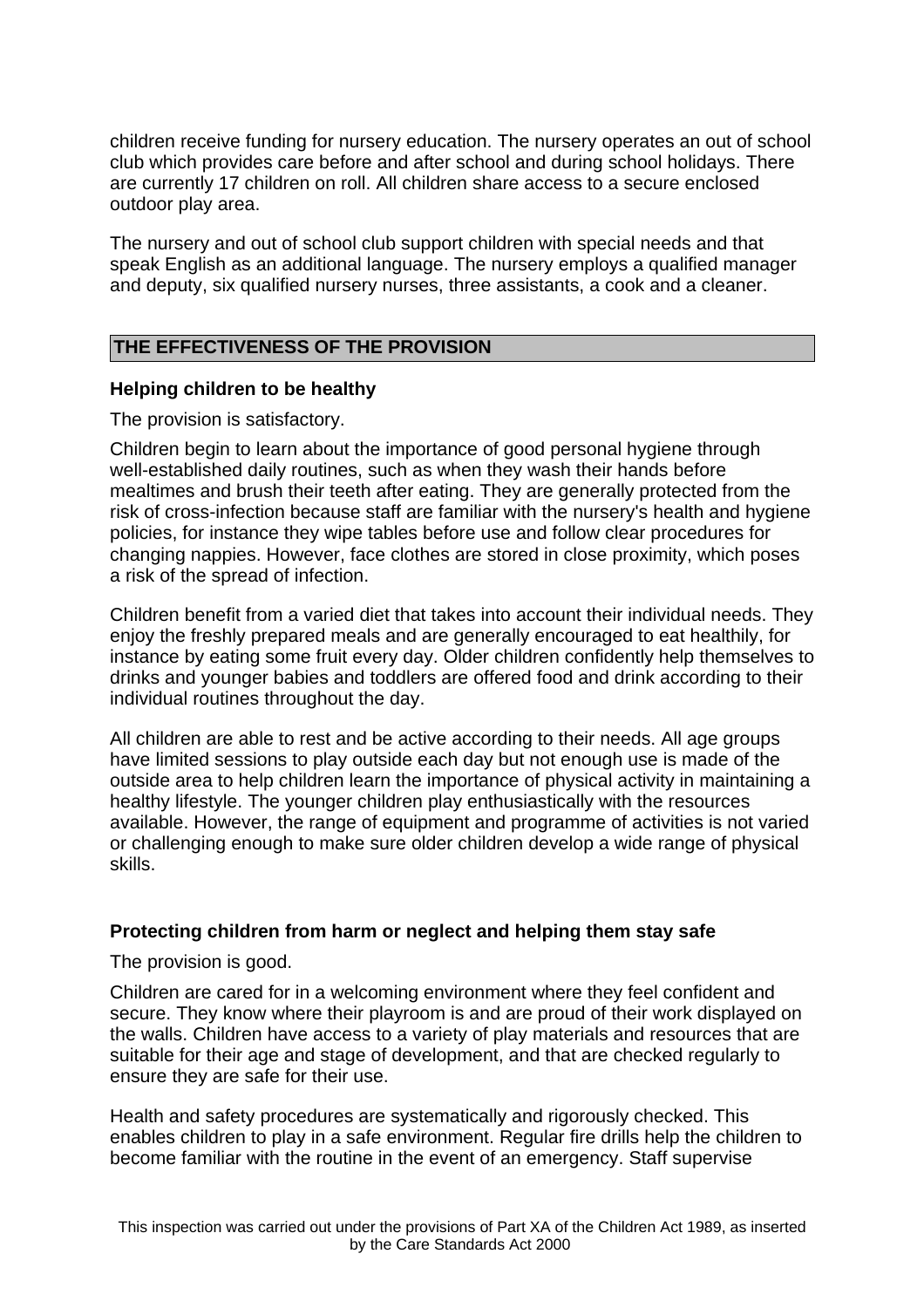children closely on play equipment and when moving to different parts of the building. Children learn simple safety rules because staff give clear and simple explanations and reminders.

Appropriate documentation, procedures and regular communication with parents contribute well to children's safety. This is supplemented by all safety equipment being in place, reducing the risk of accidents. Fire drills are carried out on a regular basis and staff ensure children are familiar with the evacuation procedures. Children are protected and their welfare is safeguarded as child protection procedures are well understood and followed consistently by all staff.

## **Helping children achieve well and enjoy what they do**

The provision is good.

Children of all ages are confident and settled in the nursery. They have good relationships with staff, who know them well and respond to them warmly. This fosters children's emotional wellbeing. Babies enjoy a great deal of individual attention and receive plenty of cuddles. The youngest children make good progress. Staff take time to communicate with them, encourage them to become involved and join in their play to increase self-confidence and esteem. Children make independent choices about what they want to play with. They show good concentration skills appropriate to their stage of development and confidently seek support from staff if they need it. Children take part in scheduled outdoor activities each day. Throughout the nursery, staff know the children well and instinctively provide appropriate activities to help them make further progress. Two and three-year-olds are successfully encouraged to be actively involved in an appropriate range of learning opportunities. Children enthusiastically join in action songs, showing pleasure with smiles and clapping their hands. Staff have started using the Birth to three matters framework to plan activities for children, but this is not yet fully extended to make sure children are offered a wide variety of interesting experiences, such as play with real objects and natural materials.

Children attending the out of school club have sufficient space, facilities and attentive adult support. The group is suitably organised and resourced to provide opportunities for children to be involved in quiet or active activities. However, a planned programme of age appropriate activities for this group is not in place to ensure continuity.

#### Nursery Education

The quality of teaching and learning is satisfactory. The nursery staff have a sound knowledge of the Foundation Stage. They use appropriate teaching methods to help children progress, such as open-ended questioning. Children take part in a focussed activity in the morning and afternoon that is linked to the stepping stones from the areas of learning. Satisfactory assessments and progress charts are completed to record achievements. However, insufficient planning and monitoring is in place to show what children do outside of these short, focussed activities. Therefore, staff cannot ensure children take part in activities that cover all aspects of each area of learning regularly.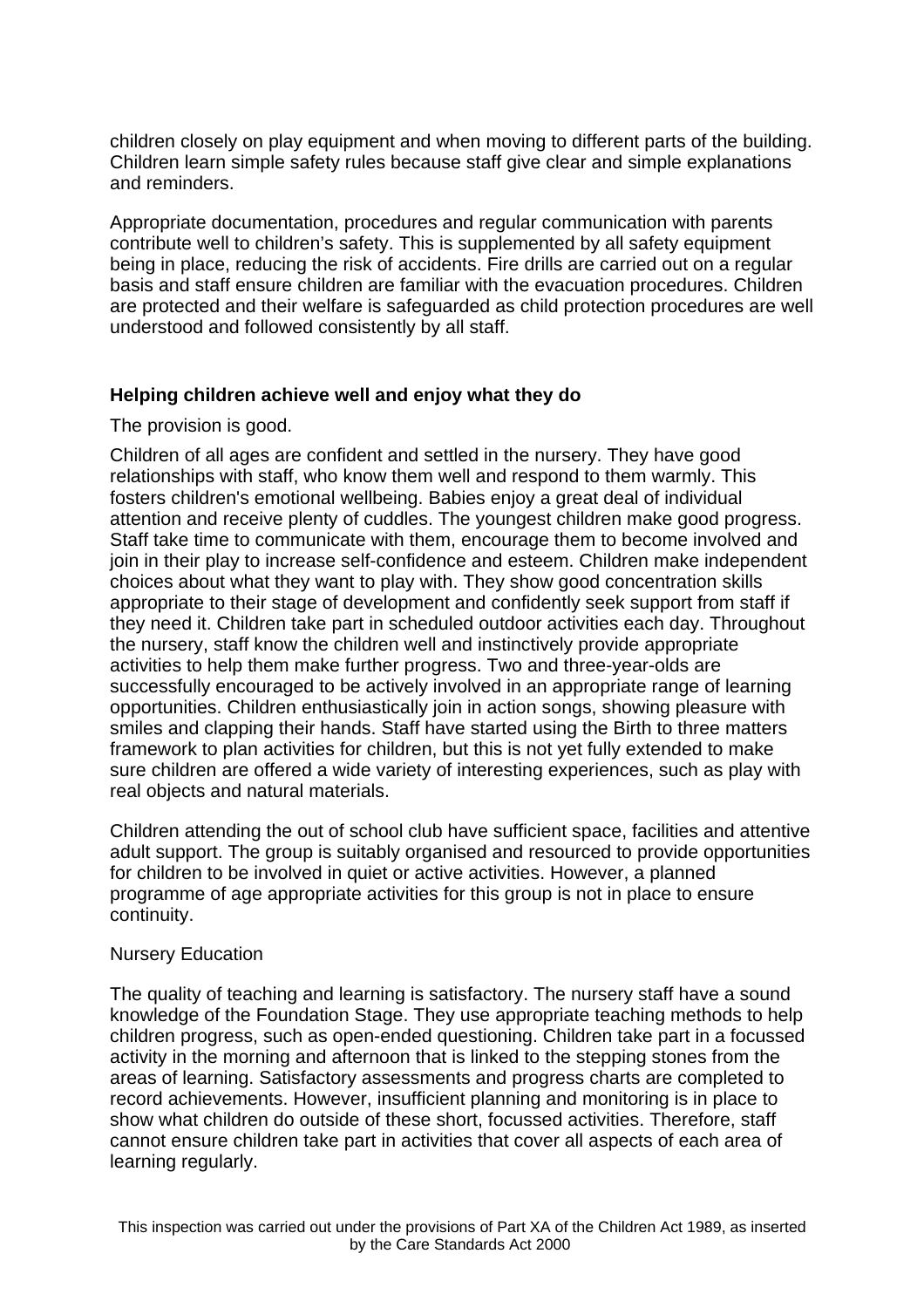Children settle quickly in the pre-school room and begin to develop the confidence to start conversations and talk about their ideas and experiences. There are many opportunities for the children to use pencils, crayons and scissors. They enjoy drawing and making marks at the writing table and for a purpose during their play. Children self register each session and many are able to recognise their name and familiar words. They learn to concentrate and take turns as they take part in listening games in which they identify familiar nursery rhymes and help each other to complete picture boards. Children develop an awareness of mathematics through play; some children count confidently and use language to talk about shapes and size. Staff introduce guessing games in which children are challenged to estimate quantity and weight. Children show an interest in numbers and counting and use positional language in their play. Staff use themes to encourage children to find out about the world around them, for example, when they learn about world festivals or more familiar topics such as the care of pets. However, activities to promote children's knowledge and understanding of the world are not planned in sufficient detail. As a result opportunities to investigate how people live, how things work or learn about the passage of time are limited.

Children are interested in books, handle them well and listen attentively to well presented stories. They have opportunities to dress up, play with puppets and take part in role play. They choose from a wide range of creative resources and are encouraged to create freely, without an expected pre-defined product.

#### **Helping children make a positive contribution**

#### The provision is good.

Children are welcomed into the nursery and are helped to take part in all activities because staff respond sensitively to their individual needs. They feel a sense of belonging when they find their own peg or are able to tell visitors about their usual routines. Older children grow in independence when they pour their own drinks, serve themselves at lunchtime and brush their teeth.

Children learn to consider how others feel when they are reminded why they need to sit quietly and listen to others, share or be kind. Resources and displays are non-stereotypical and children develop a positive view of the wider community when taking part in activities to celebrate festivals, tasting different foods and playing with toys and resources that reflect positive images of diversity. Children behave very well in an environment where they are constantly praised for their efforts. They are beginning to take responsibility for their actions in a calm and supportive atmosphere which encourages friendship and a caring attitude. Spiritual, moral, social and cultural development is fostered.

Partnership with parents and carers is good. Families are warmly welcomed and encouraged to share what they know about their child. Staff obtain all relevant information to ensure that children are cared for according to their wishes and all individual needs are met. Parents are provided with detailed information about the nursery and its provision. They are kept up-to-date through daily conversations with staff, written notes and newsletters. The views of parents are actively sought through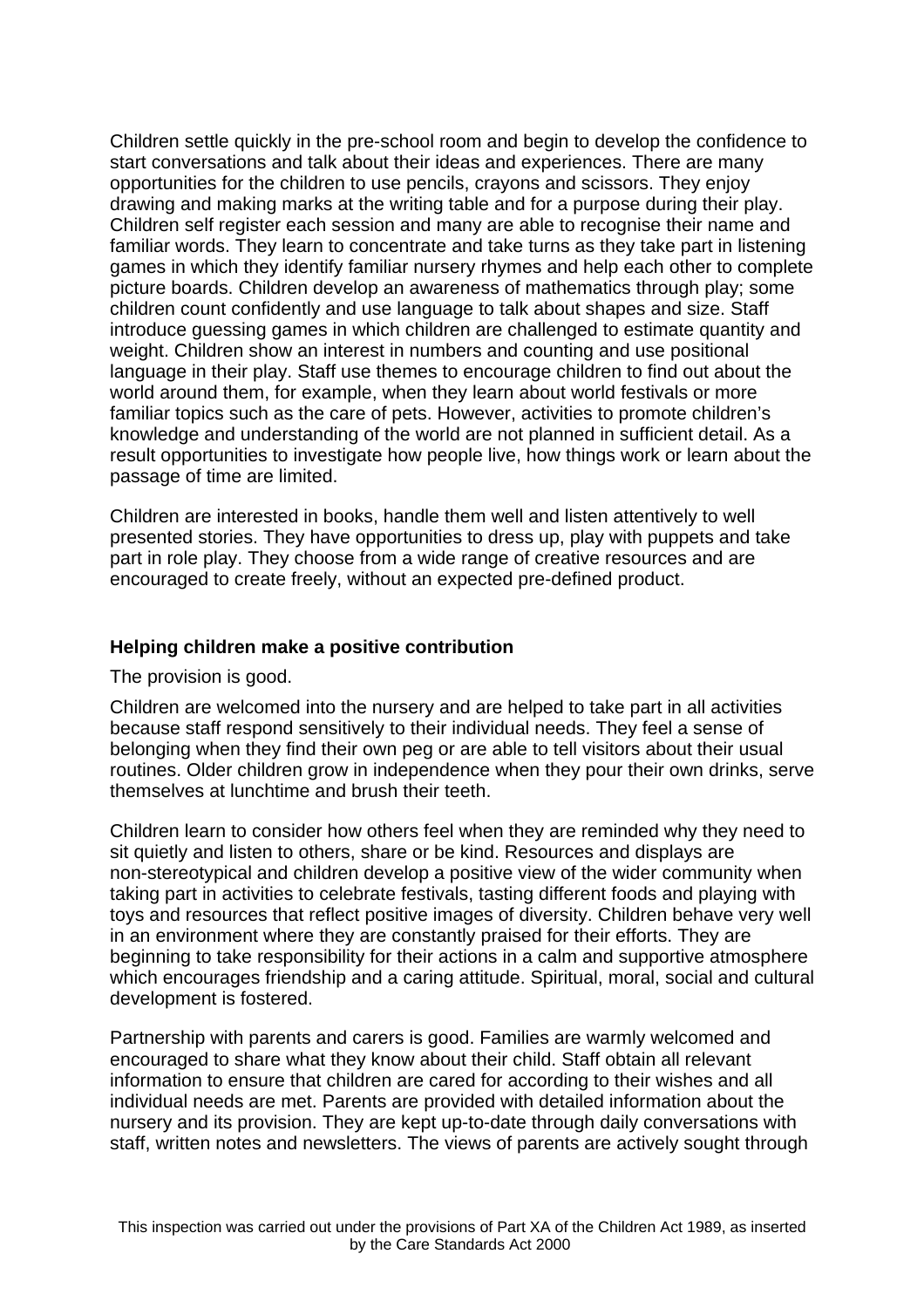discussion and questionnaires. This means that children's care and learning is enhanced through parent's understanding and interest.

## **Organisation**

The organisation is satisfactory.

Children are cared for by a close-knit team of suitably qualified, motivated staff who respond positively to annual appraisal and attend training whenever possible. Effective recruitment procedures ensure staff are vetted appropriately. The established key-worker system benefits the children through ensuring an understanding of their needs and close liaison with parents and carers. The premises and resources are effectively organised to meet the children's needs and support their developing independence.

The leadership and management of the group is satisfactory. Most aspects of the provision with regard to care are managed and monitored informally and effectively. Children are grouped effectively to support their emotional stage of development. An action plan to implement change in the planning and organisation for pre-school children has successfully promoted children's independence and access to resources. However, the system for monitoring and evaluating the programme for education does not identify gaps in the curriculum. This means that some areas of learning, such as knowledge and understanding of the world and physical play, are not sufficiently covered in activity plans. Although staff clearly cover some aspects in focused activities the plans lack challenge and progression.

The required records, policies and procedures which contribute to children's health, safety and welfare are all in place. Policies and procedures generally work effectively in practice, as staff are kept well informed and up-to-date through regular meetings.

Overall, the provision meets the needs of the range of children who attend.

## **Improvements since the last inspection**

The previous care inspection recommended that the procedure for completing the accident book was revised to ensure confidentiality. This has been changed to record one entry per page. All children's information is stored securely.

The last inspection of nursery education identified two areas for improvement. To improve the planning for children's self initiated activities and to provide regular activities through play that teach early literacy skills and give mathematics a greater emphasis in everyday routines. Good progress has been made in addressing these issues. Children are given regular opportunities to recognise their names, letters of the alphabet, and to practice simple number operations such as addition and subtraction. These are all well integrated into the learning programme, and clearly identified in planning. Opportunities to practice are well accommodated into the daily routine.